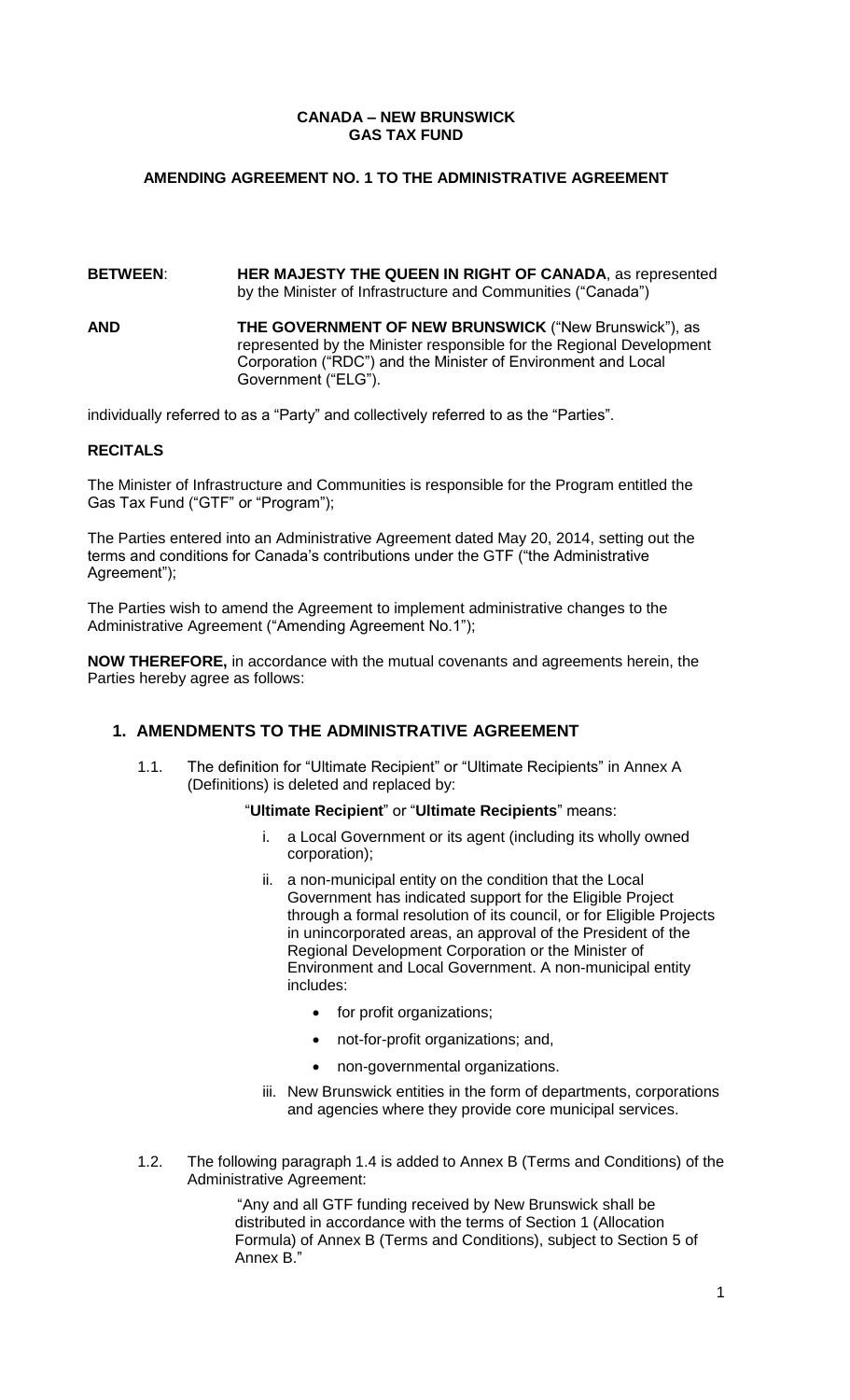1.3. Schedule F (Asset Management) is deleted and replaced by:

"New Brunswick will ensure that Ultimate Recipients in Incorporated Areas:

- 1. Undertake asset management planning which will be achieved through the development of a Capital Asset Management Plan; and,
- 2. Submit the Capital Asset Management Plan to the New Brunswick Department of Environment and Local Government.

New Brunswick's Guide to Asset Management Planning for Local Governments was published July 26, 2017. New Brunswick will develop subsequent phases of Asset Management Plan requirements for incorporated areas in consultation with New Brunswick municipal associations. The intent is to build on the original requirements over time to encourage increasingly robust asset management across New Brunswick."

1.4. Section 12 – Counterpart Signature is deleted and replaced by:

"This Administrative Agreement may be signed in counterpart, and the signed copies will, when attached, constitute an original agreement."

| HER MAJESTY THE QUEEN IN<br><b>RIGHT OF CANADA</b>                                                                            | THE GOVERNMENT OF NEW<br><b>BRUNSWICK</b>                                                                                     |
|-------------------------------------------------------------------------------------------------------------------------------|-------------------------------------------------------------------------------------------------------------------------------|
| Signed by:                                                                                                                    | Signed by:                                                                                                                    |
| <u> 1989 - Johann Harry Harry Harry Harry Harry Harry Harry Harry Harry Harry Harry Harry Harry Harry Harry Harry</u><br>Per: | <u> 1980 - Johann John Stone, mars et al. (b. 1980)</u><br>Per:                                                               |
|                                                                                                                               | THE GOVERNMENT OF NEW<br><b>BRUNSWICK</b>                                                                                     |
|                                                                                                                               | Signed by:                                                                                                                    |
|                                                                                                                               | <u> 1989 - Johann Barbara, martin amerikan basar dan berasal dan berasal dalam basar dalam basar dalam basar dala</u><br>Per: |
|                                                                                                                               | ,,                                                                                                                            |

# **2. EFFECT OF AMENDMENTS**

- 2.1 All capitalized terms not otherwise defined herein have the meaning ascribed to them in the Agreement.
- 2.2 Except for the amendments provided for in this Amending Agreement No. 1, the obligations, covenants, and terms and conditions set forth in the Agreement will continue to remain in full force and effect.
- 2.3 This Amending Agreement No. 1 may be signed in counterpart, and the signed copies will, when attached, constitute the original Amending Agreement No. 1 and will form part of the Agreement.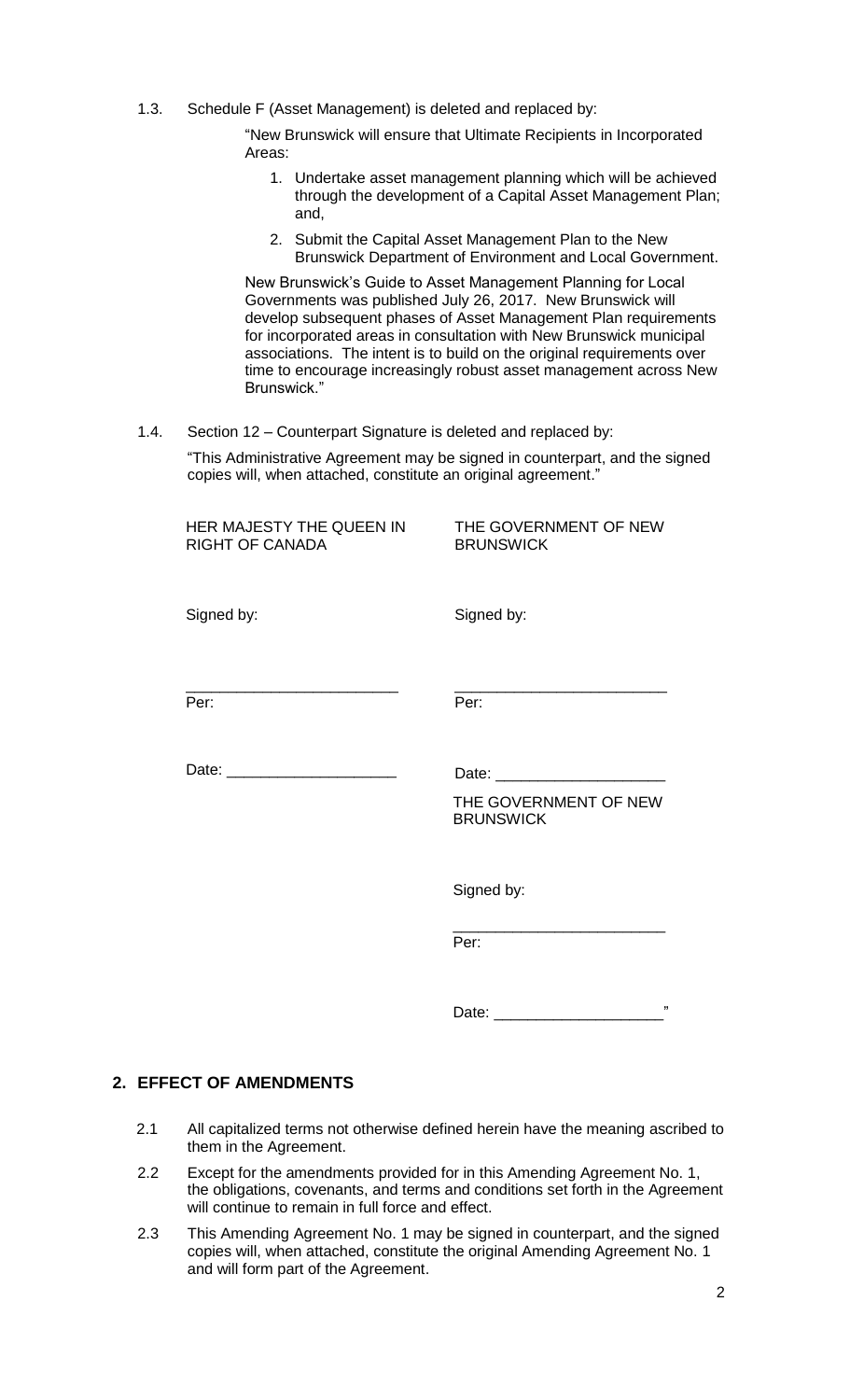2.4 This Amending Agreement No. 1 shall be effective as of the date this agreement is signed by the last Party.